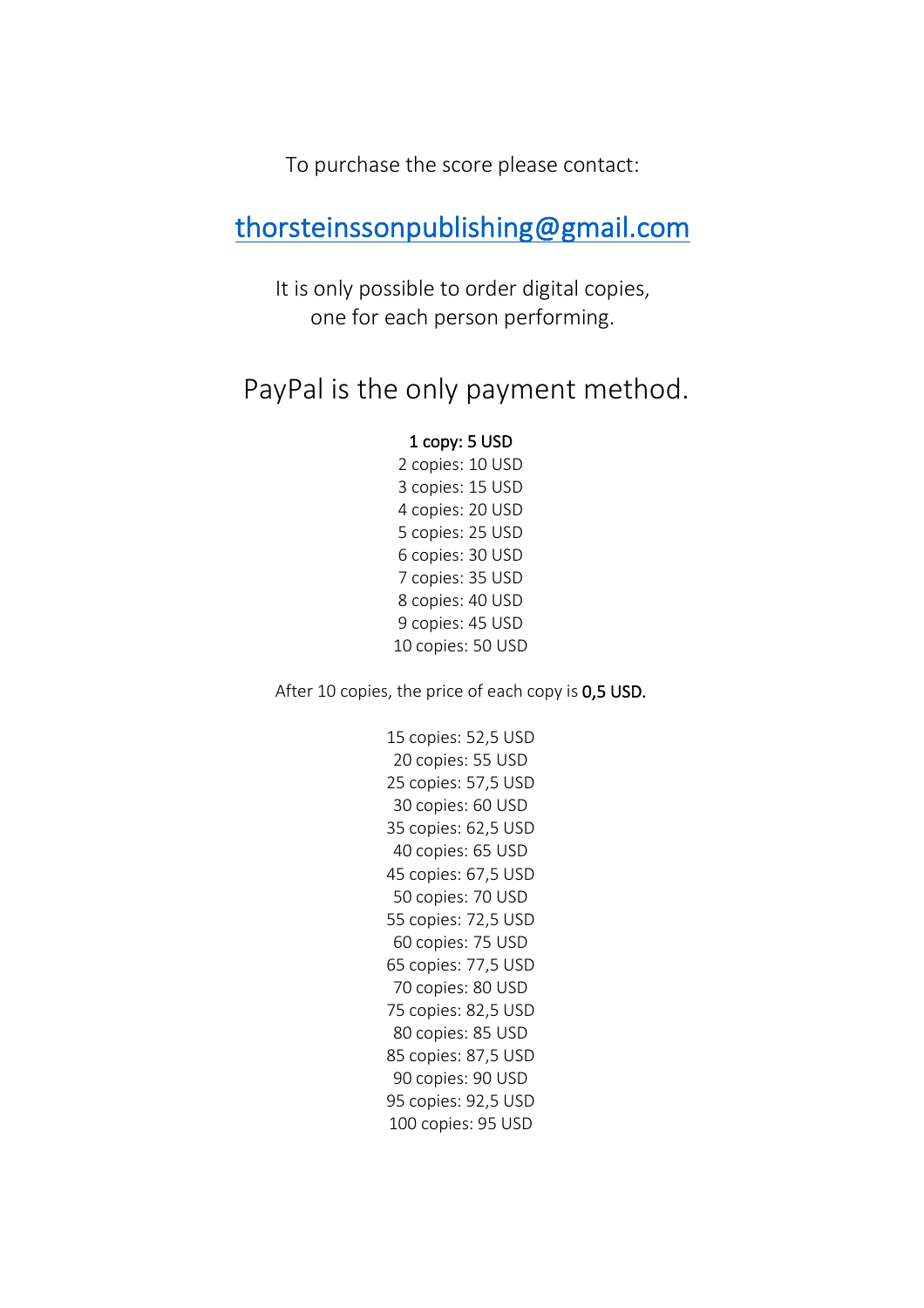H. I. THORSTEINSSON

# STRAX EĐA ALDREI

rödd & píanó voice & piano

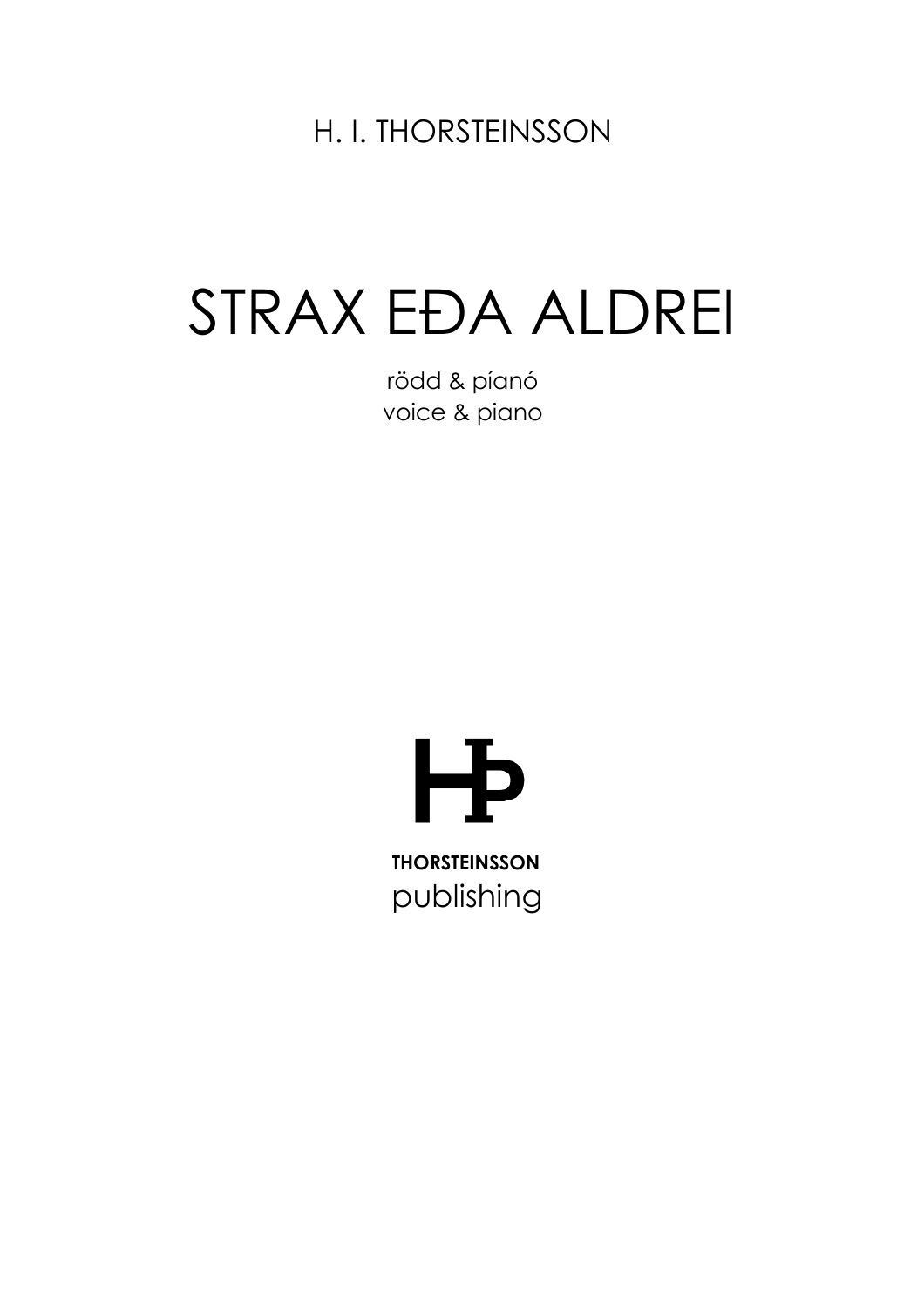rödd & píanó



 $\overline{\mathbf{e}}$  $\overline{\mathbf{e}}$ 

fyrir Guðrúnu Jóhönnu Ólafsdóttur  $(1999/2019) - 2'$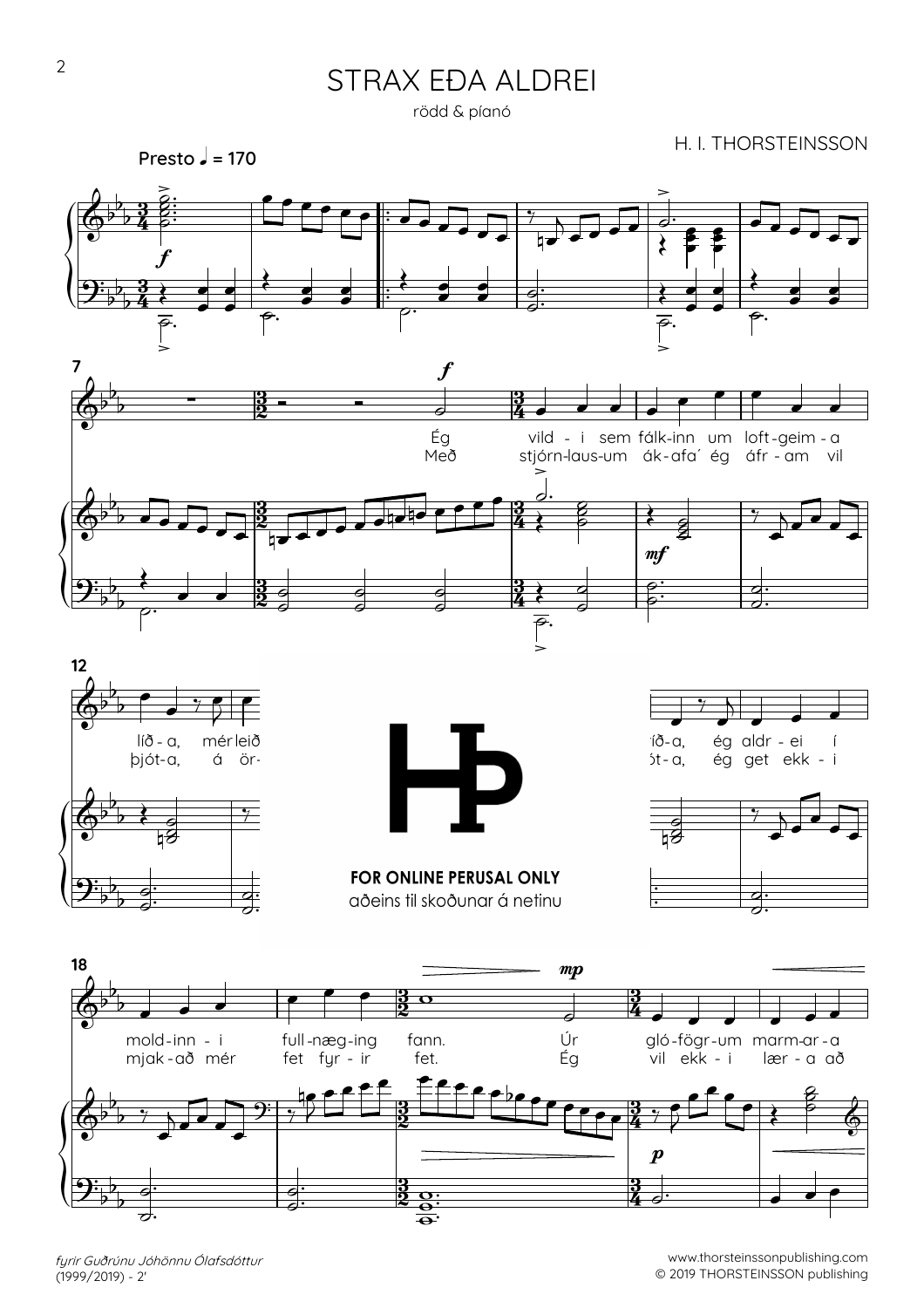





FOR ONLINE PERUSAL ONLY aðeins til skoðunar á netinu



 $\overline{3}$